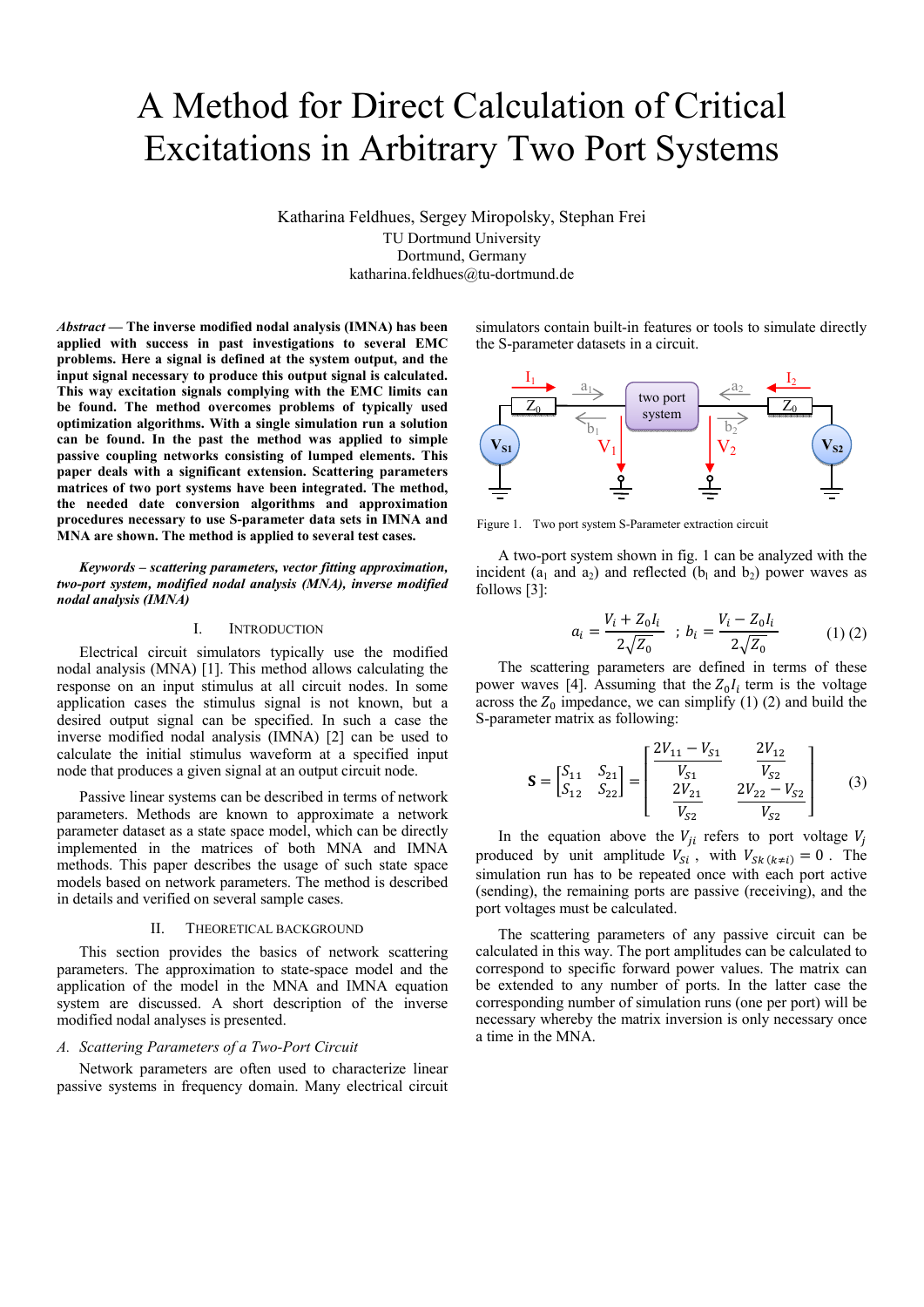## *B. Translation into State Space Model*

The S-parameter dataset given for discrete frequencies can be directly implemented in the MNA or IMNA for AC analysis. For TD analysis the dataset can be approximated with e.g. Vectfit [5] and a state space model of the following type can be generated.

$$
\dot{\mathbf{z}} = \mathbf{A}_{\mathbf{S}} \cdot \mathbf{z} + \mathbf{B}_{\mathbf{S}} \cdot \mathbf{a} \tag{4}
$$

$$
\mathbf{b} = \mathbf{C}_{\mathbf{S}} \cdot \mathbf{z} + \mathbf{D}_{\mathbf{S}} \cdot \mathbf{a}
$$
 (5)

The incident power wave vector **a** is the input and the reflected power wave vector  $\mathbf b$  is the output of the state space model. The vector **z** contains the internal state space variables.

Another option to use the system description in the MNA or IMNA is to translate the S-parameters into Y-parameters. Also the Y-parameters can be approximated with Vectfit and a state space model can be generated.

$$
\dot{\mathbf{z}} = \mathbf{A}_{\mathbf{Y}} \cdot \mathbf{z} + \mathbf{B}_{\mathbf{Y}} \cdot \mathbf{v}
$$
 (6)

$$
\mathbf{i} = \mathbf{C}_{\mathbf{Y}} \cdot \mathbf{z} + \mathbf{D}_{\mathbf{Y}} \cdot \mathbf{v} \tag{7}
$$

The variables **i**, **v** and **z** denote the vectors of port currents, port voltages and internal state space variables. In both systems the system matrix **A**, input matrix **B**, output matrix **C** and feed through matrix **D** describe the behavior of the original two port system. It is also possible to build a state space model in terms of Z-parameters (not shown here).

#### *C. State Space Model in Modified Nodal Analysis*

The MNA allows calculating the time-dependent node voltages and selected currents for a given electric circuit. This is a common approach used in electrical circuit simulators [6], [7]. The following equation is used for the time domain analysis:

$$
\mathbf{C} \cdot \dot{\mathbf{x}}(t) + \mathbf{G} \cdot \mathbf{x}(t) = \mathbf{w}(t) \tag{8}
$$

Here the vector **x** contains *M* unknown quantities and the vector **w** includes *M* known values. With the matrices **C** and **G** the electric circuit is described.

To include the state space model in the MNA the equations (1) (2), (4) and (5) have to be integrated into (8). The **x** and **w** vectors must be correspondingly extended. For a two port system the vectors have the following form:

$$
\tilde{\mathbf{x}}^T = \begin{bmatrix} x & i_{in} & i_{out} & a_1 & a_2 & b_1 & b_2 & \mathbf{z}_1 & \dots & \mathbf{z}_N \end{bmatrix} \tag{9}
$$

$$
\tilde{\mathbf{w}}^T = \begin{bmatrix} \mathbf{w} & 0 & \dots & 0 \end{bmatrix} \tag{10}
$$

The **C** and **G** matrices have to be extended too. With the assumption that the input and output ports are connected to the corresponding circuit nodes all matrices from the state space model can be included as it is shown in fig. 2. The blue boxes represent the state space model. The red box is the original MNA matrix. The green box considers the Kirchhoff's nodal law (sum of currents flowing into and out of the node must be zero). The purple box defines the correlation between power waves, voltage and current values. The new matrices have the size of  $M+N+6$ , where *N* is the number of state space variables. Two more lines are necessary to represent the currents in a two-port system and four more lines define the power waves. The matrix used for MNA simulation is explained more in detail in [1], [6] and [7].

As it was already mentioned, the Y-parameters could also be used. The equations (6) and (7) have to be included into (8).

$$
\tilde{\mathbf{x}}^T = \begin{bmatrix} \mathbf{x} & i_{in} & i_{out} & \mathbf{z}_1 & \mathbf{z}_2 & \dots & \mathbf{z}_N \end{bmatrix} \tag{11}
$$

$$
\widetilde{\mathbf{w}}^T = [\mathbf{w} \quad 0 \quad \dots \quad 0] \tag{12}
$$

The extended **C** and **G** matrices have *M*+*N*+2 elements. The matrix elements defining the incident and scattered waves are not necessary in this case, however to reach the same accuracy in terms of Y-parameters a higher model order is mostly necessary.

Furthermore a wave simulation can be performed with the S-parameters directly. This is possible under the assumption that the external circuit contains 50 Ω sources and terminations only. In this case only the waves and internal state variables have to be considered:

$$
\tilde{\mathbf{x}}^T = \begin{bmatrix} a_1 & a_2 & b_1 & b_2 & \mathbf{z}_1 & \dots & \mathbf{z}_N \end{bmatrix} \tag{13}
$$

$$
\widetilde{\mathbf{w}}^T = [\mathbf{w} \quad 0 \quad \dots \quad 0] \tag{14}
$$

The matrices **C** and **G** can be reduced to its state space component (blue box in fig. 2) with four additional lines for the incident and scattered waves. Here the input and output signals have to be defined in terms of incident and scattered waves.

Moreover, the incident waves will always be zero at the ports terminated with matched impedances, thus the corresponding lines in the matrices can be neglected. If the output signals at some outputs are not of interest, the signal transfer to these ports can be neglected without loss of simulation accuracy, and the corresponding lines in the system matrix can be removed. Therefore, in such simulation case the matrices can be reduced to the  $S_{21}$  signal transfer only.



Figure 2. Structure of the **C** and **G** matrix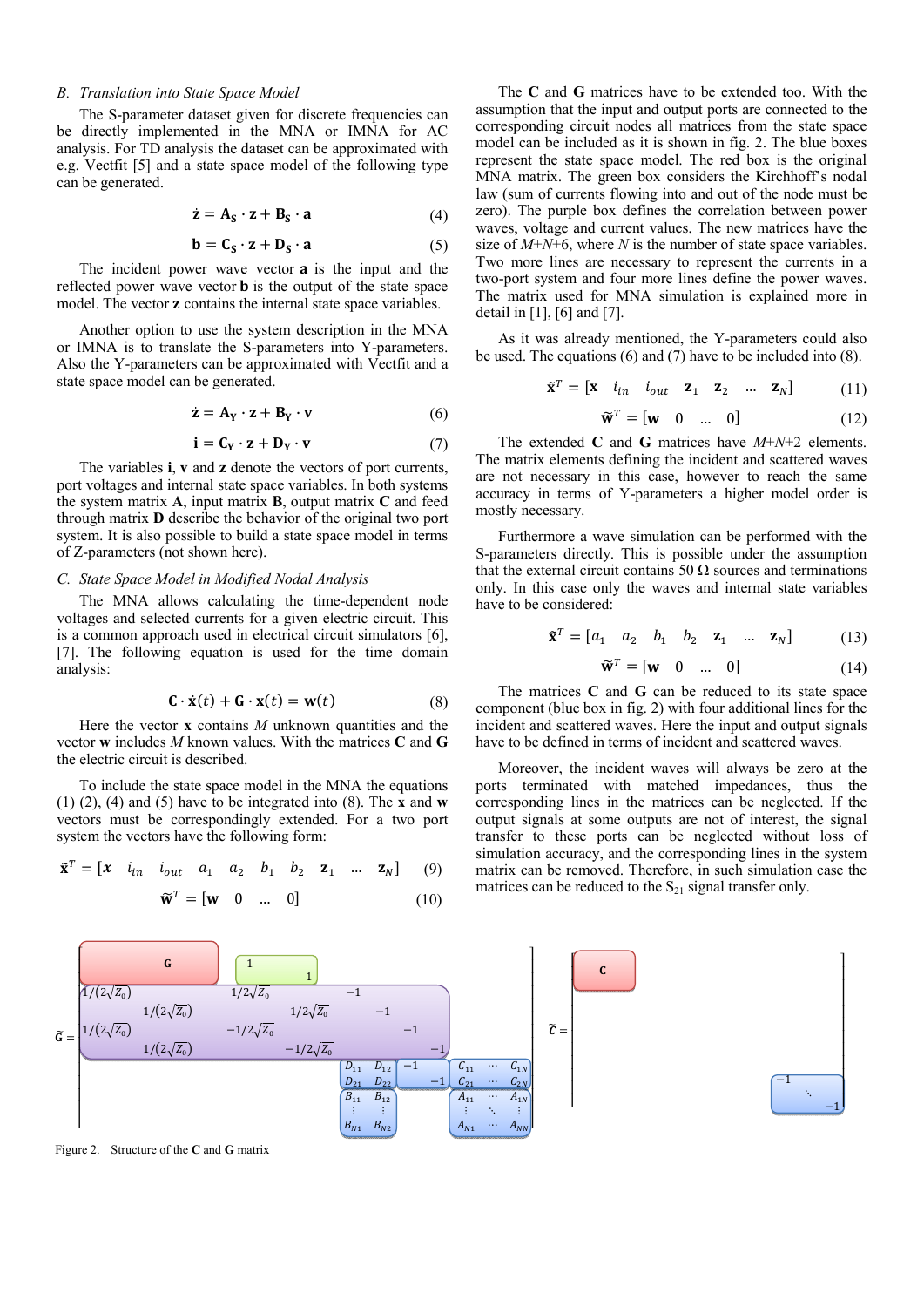## *D. Inverse Modal Analyses*

The inverse modal analysis (IMNA) is based on the MNA. With this method it is possible to calculate an unknown voltage source  $V_x$  (e.g. a disturbing pulse) in a system when a nodal voltage  $V_{predefined}$  (e.g. a victim immunity threshold voltage) is given. The predefined signal could appear at any node of the investigated electrical circuit. In the IMNA the unknown voltage is one of the variables in the vector **x**. The unknown source voltage  $(V_x)$  corresponds to an unknown current  $(I_x)$ . With these unknown signals the vector  $\bf{x}$  is defined as follows [2], [8]:

$$
\tilde{\mathbf{x}}^T = [\mathbf{x}^T \quad I_x \quad V_x] \tag{15}
$$

This leads to a modification of the matrices **C** and **G**. The matrix **C** has to be extended with two rows and columns with zeros because the disturbance source does not influence the derivative. With the assumption that the nodal voltage signal  $V_{\text{predefined}}$  is given at the *k*-*th* node

$$
e_k = V_{predefined} \tag{16}
$$

and the corresponding unknown voltage source  $V<sub>x</sub>$  is connected between node  $l$  and  $m$ ,

$$
e_l - e_m = V_x \tag{17}
$$

the matrix **G** is modified in the following way. The stamps for the voltage source (orange), the unknown source (red), and the given voltage ( $V_{predefined}$ ) (blue) are considered in the matrix **G** and the vector **w** [2], [8].



Using the MNA equation system (8) as a basis, the differential equation system for the IMNA can be written.

$$
\tilde{\mathbf{C}} \cdot \dot{\tilde{\mathbf{x}}}(t) + \mathbf{G} \cdot \tilde{\mathbf{x}}(t) = \tilde{\mathbf{w}}(t)
$$
 (20)

This system can be solved with well-known algorithms [7].

#### III. VERIFICATION AND APPLICATION

In this section the results, including calculation of the scattering and admittance parameters, numerical approximation, MNA and IMNA analyses are shown. In all cases two port systems are discussed. The S-parameters are generated with simulation methods using MNA. The S- or Y-parameters are approximated with vector fitting to a state space model. The following circuit is used for all cases.



Figure 3. Simulation circuit of a two-port system

The model can be used in both MNA and IMNA. For the IMNA the output voltage  $V_{p2}$  is defined and the voltage source  $V_x$  is unknown. The goal of the IMNA analysis is to calculate a voltage source signal when a signal at the node P2 is given.

## *A. First Case: Passive RLC Circuit*

A simple circuit shown in fig. 4 will be considered in the first case. The S-parameters of the circuit are generated as discussed in section II.A, transformed into Y-parameters and approximated with Vectfit [5].



Figure 4. First study case: passive RLC circuit

The approximated and original Y-parameters are shown in the fig. 5. A very good accuracy of the approximation can be observed.



Figure 5. Admittance (Y) parameters: original dataset vs. approximation

The circuit shown in fig. 3 with the state space model of the circuit in fig. 4 is used for the analysis. At the first step the system is simulated with the normal MNA. A sample pulse of 10 V amplitude with 1 ns rising edge (fig. 6) is applied to the input port. The voltage responses at all nodes are simulated. The simulated response at the second port  $(V_{P2})$  is then used as an input value for IMNA. The signal at the system input port is calculated and compared to the initially-applied pulse.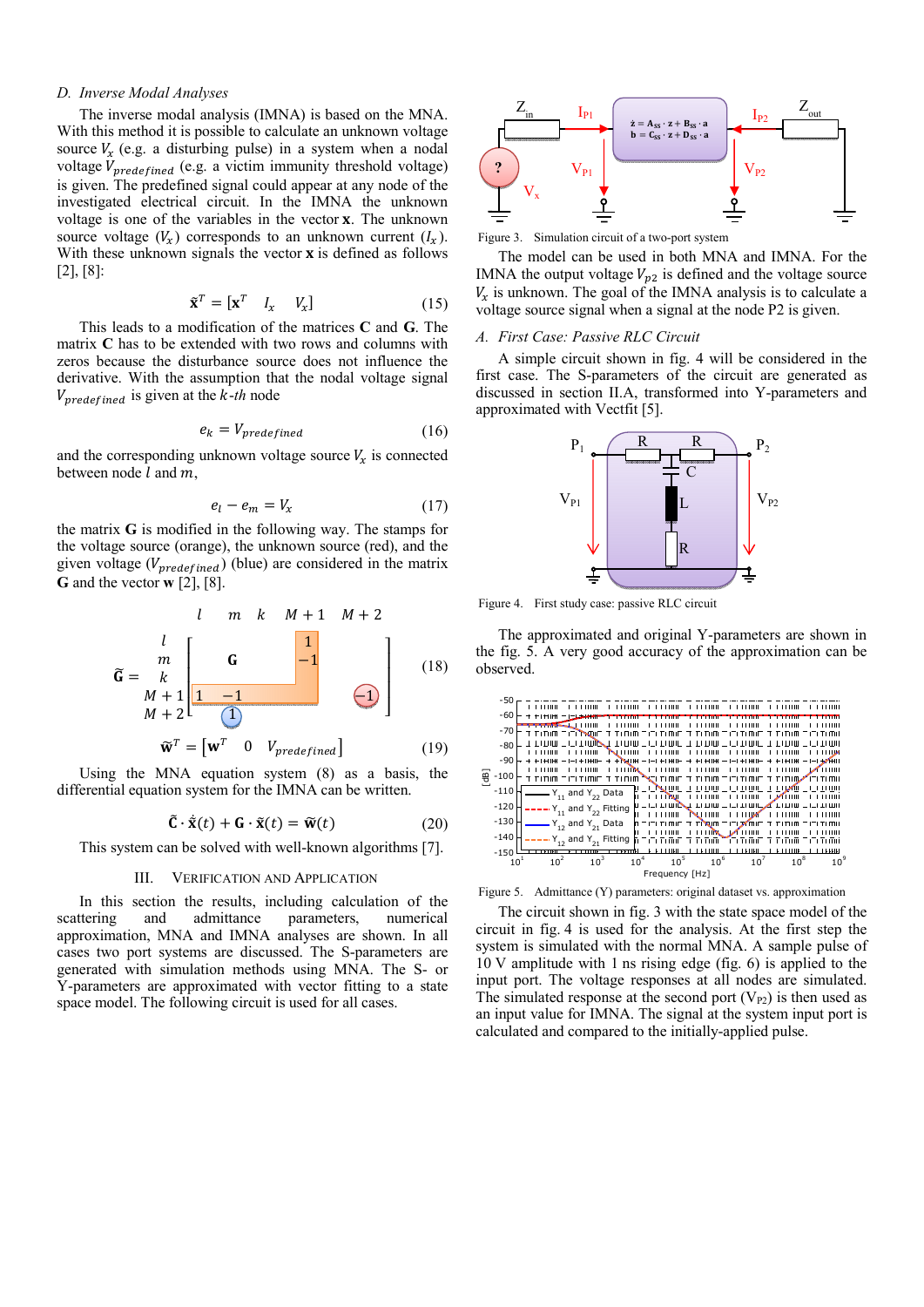

Figure 6. Source voltage pulse in the first case



Figure 7. Voltage at the output port of two-port system (zoomed)

The signals restored with the IMNA from known response signal show good correlation with the initial MNA simulation. The rising edge shows smaller deviations from the original signal. This deviation is presumably caused by insufficiently accurate numerical approximation.

## *B. Second Case: Measurement with a Current Sensor*

The second system analyzed is a more complex setup. A cable is placed over a reference ground plane. The source is attached to one cable port. The second cable port is terminated with a RC network. A current sensor is used to measure the current at the termination (fig. 8).



Figure 8. Second study case: current sensor measurement on cable harness

The system is again considered as a two-port, with first port located at the source, and the second port at the current sensor output. The signal transfer in terms of S-parameters is simulated, converted into a Y-parameter representation, and approximated with Vectfit [5]. The MNA and IMNA matrices are assembled in the same way as before.

The original pulse, same as in the previous study case (fig. 6), is applied to the input port. The response signals are computed at other circuit nodes, including the termination and the current sensor output. The same procedure is used to restore the original signal at the input port. The equivalent circuit diagram for the simulation is shown in fig. 9.



Figure 9. Equivalent circuit model for second study case

The simulated curves for the input port are shown in fig. 10. As in the previous case, a very good accuracy of the inverse simulation method can be observed. Smaller oscillations can be observed at the restored signal.



Figure 10. Voltage at the input port: initial pulse vs IMNA-restored pulse

## *C. Third Case: Antenna Measurement of Cable Harness*

In this section a sample practical application, an antenna measurement setup is analyzed. A cable harness is located on a table and an antenna is used to measure the radiated field.



Figure 11. Third case: antenna measurement of cable harness The system is analyzed by simulation only. The S-parameters are generated by field computation. First the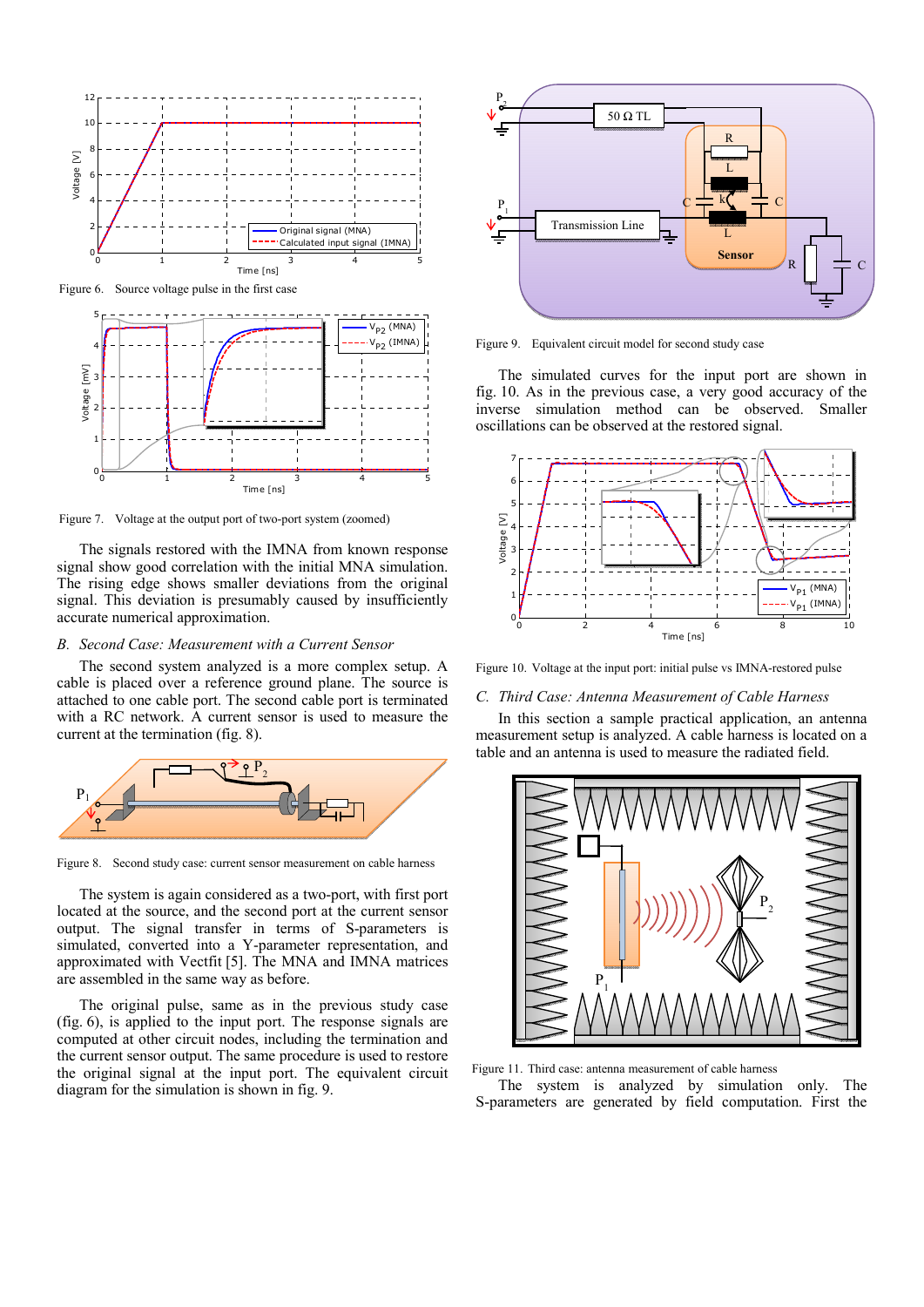system (fig. 12) is analyzed in the same way as the systems in III.A and III.B. The MNA and IMNA simulations are performed. The second experiment is based on the same simulated S-parameter dataset. In this case the IMNA is used directly with a frequency domain voltage defined over the antenna port and the corresponding signal at port 1 is calculated.

#### *1) Case 1: Pulse response of the antenna setup*

The S-parameter dataset of the antenna measurement setup calculated with the MoM method and the S-parameters approximated with Vectfit are shown in fig. 12.



Figure 12. Scattering parameters of the antenna setup

The first experiment is the same as in section III. First the system is analyzed with the MNA and the responses at the second port are computed. Afterwards the IMNA analysis is performed and both results are compared. Again, a very high accuracy of the inverse simulation can be observed.





Figure 14. Voltage at the antenna measurement port (IV.A) *2) Case 2: Radiation thresholds prediction* 

A frequency domain signal can be defined directly at the antenna port using threshold level specified by radiation standards (e.g. CISPR 25 [9]). The peak limits for radiated disturbances in the specific frequency ranges are:



Figure 15. Peak limits for radiation according to CISPR 25 Class 5

This maximal spectrum is transformed into the time domain. The corresponding time domain signal is cropped and the time axis is shifted so that the signal is zero at the edges of the discussed time window as shown in fig. 16.



Figure 16. Cropped time domain signal for IMNA simulation

The source voltage at port 1, necessary to generate the signal (fig. 16) at port 2, is calculated with IMNA (fig. 17).



Figure 17. Source voltage signal calculated with IMNA

The resulting source voltage shows the orders of  $10^{21}$ . which is unphysical. Nevertheless, the voltage is applied in simulation to the system input in MNA to verify, if the same output signal is obtained.